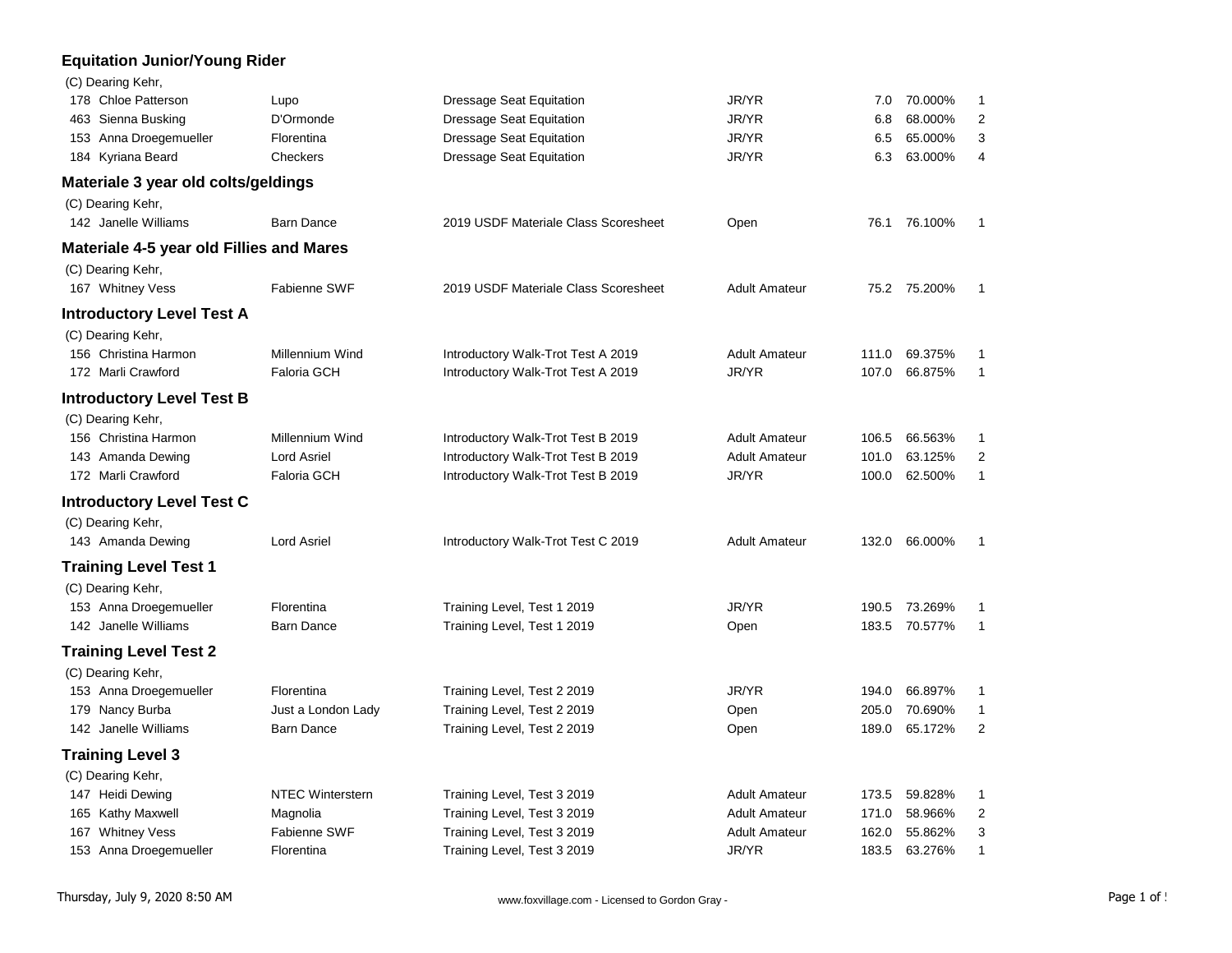| 179 Nancy Burba            | Just a London Lady      | Training Level, Test 3 2019 | Open                 |       | 193.5 66.724% | -1             |
|----------------------------|-------------------------|-----------------------------|----------------------|-------|---------------|----------------|
| <b>First Level Test 1</b>  |                         |                             |                      |       |               |                |
| (C) Dearing Kehr,          |                         |                             |                      |       |               |                |
| 147 Heidi Dewing           | <b>NTEC Winterstern</b> | First Level, Test 1 2019    | <b>Adult Amateur</b> | 178.5 | 61.552%       | $\mathbf{1}$   |
| 183 Callie Jarmon          | Genna                   | First Level, Test 1 2019    | <b>Adult Amateur</b> | 167.5 | 57.759%       | 2              |
| 141 Mackenzie Kessler      | Nubar Amigo Shine       | First Level, Test 1 2019    | JR/YR                | 161.0 | 55.517%       | $\mathbf{1}$   |
| 170 Shannon Allen          | Red Headed Stranger     | First Level, Test 1 2019    | Open                 | 159.0 | 54.828%       | $\mathbf{1}$   |
| <b>First Level Test 3</b>  |                         |                             |                      |       |               |                |
| (C) Dearing Kehr,          |                         |                             |                      |       |               |                |
| 166 Trina Gilcrist         | Zip Two Dust            | First Level, Test 3 2019    | <b>Adult Amateur</b> | 223.5 | 62.083%       | $\mathbf{1}$   |
| Joanna Bartlett<br>150     | Mocha                   | First Level, Test 3 2019    | <b>Adult Amateur</b> | 201.0 | 55.833%       | $\overline{2}$ |
| 169 Molly Ralstin          | Wretro Grayed WF        | First Level, Test 3 2019    | <b>Adult Amateur</b> | 191.0 | 53.056%       | 3              |
| 184 Kyriana Beard          | Checkers                | First Level, Test 3 2019    | JR/YR                | 213.0 | 59.167%       | 1              |
| 148 Richal Flannery        | OM EL Pashahn           | First Level, Test 3 2019    | Open                 | 232.0 | 64.444%       | 1              |
| <b>Second Level Test 1</b> |                         |                             |                      |       |               |                |
| (C) Dearing Kehr,          |                         |                             |                      |       |               |                |
| 157 Anne Stephens          | Tom Luck                | Second Level, Test 1 2019   | <b>Adult Amateur</b> | 250.0 | 67.568%       | 1              |
| 169 Molly Ralstin          | Wretro Grayed WF        | Second Level, Test 1 2019   | <b>Adult Amateur</b> | 214.0 | 57.838%       | $\overline{2}$ |
| 178 Chloe Patterson        | Lupo                    | Second Level, Test 1 2019   | JR/YR                | 233.5 | 63.108%       | $\mathbf{1}$   |
| 184 Kyriana Beard          | Checkers                | Second Level, Test 1 2019   | JR/YR                | 208.5 | 56.351%       | 2              |
| <b>Second Level Test 3</b> |                         |                             |                      |       |               |                |
| (C) Dearing Kehr,          |                         |                             |                      |       |               |                |
| 157 Anne Stephens          | Tom Luck                | Second Level, Test 3 2019   | <b>Adult Amateur</b> | 273.0 | 65.000%       | 1              |
| 166 Trina Gilcrist         | Zip Two Dust            | Second Level, Test 3 2019   | <b>Adult Amateur</b> | 247.5 | 58.929%       | 2              |
| 164 Jenna McGowan-Terry    | Red Headed Stranger     | Second Level, Test 3 2019   | Open                 | 259.5 | 61.786%       | 1              |
| <b>Third Level Test 1</b>  |                         |                             |                      |       |               |                |
| (C) Dearing Kehr,          |                         |                             |                      |       |               |                |
| 163 Annie Warren           | Bella                   | Third Level, Test 1 2019    | <b>Adult Amateur</b> | 233.0 | 62.973%       | 1              |
| 154 Brittany Hall          | Darlins Money Dun it    | Third Level, Test 1 2019    | <b>Adult Amateur</b> | 208.5 | 56.351%       | $\overline{2}$ |
| 174 Olivia Mauldin         | LR Ami Twilight         | Third Level, Test 1 2019    | JR/YR                | 215.5 | 58.243%       | 1              |
| <b>Third Level Test 2</b>  |                         |                             |                      |       |               |                |
| (C) Dearing Kehr,          |                         |                             |                      |       |               |                |
| 163 Annie Warren           | Bella                   | Third Level, Test 2 2019    | <b>Adult Amateur</b> | 235.5 | 61.974%       | 1              |
| 154 Brittany Hall          | Darlins Money Dun it    | Third Level, Test 2 2019    | Adult Amateur        |       | 195.5 51.447% | 2              |
| 174 Olivia Mauldin         | LR Ami Twilight         | Third Level, Test 2 2019    | JR/YR                | 222.0 | 58.421%       | 1              |
| 151 Audrey McKenna         | D'Ormonde               | Third Level, Test 2 2019    | Open                 | 242.0 | 63.684%       | 1              |
| <b>Third Level Test 3</b>  |                         |                             |                      |       |               |                |
| (C) Dearing Kehr,          |                         |                             |                      |       |               |                |
| 149 Lauren Kiser           | Calvin-Star             | Third Level, Test 3 2019    | <b>Adult Amateur</b> |       | 237.5 59.375% | 1              |
| 145 Gretchen Aycock        | Trilogy                 | Third Level, Test 3 2019    | Open                 | 262.5 | 65.625%       | $\mathbf{1}$   |
|                            |                         |                             |                      |       |               |                |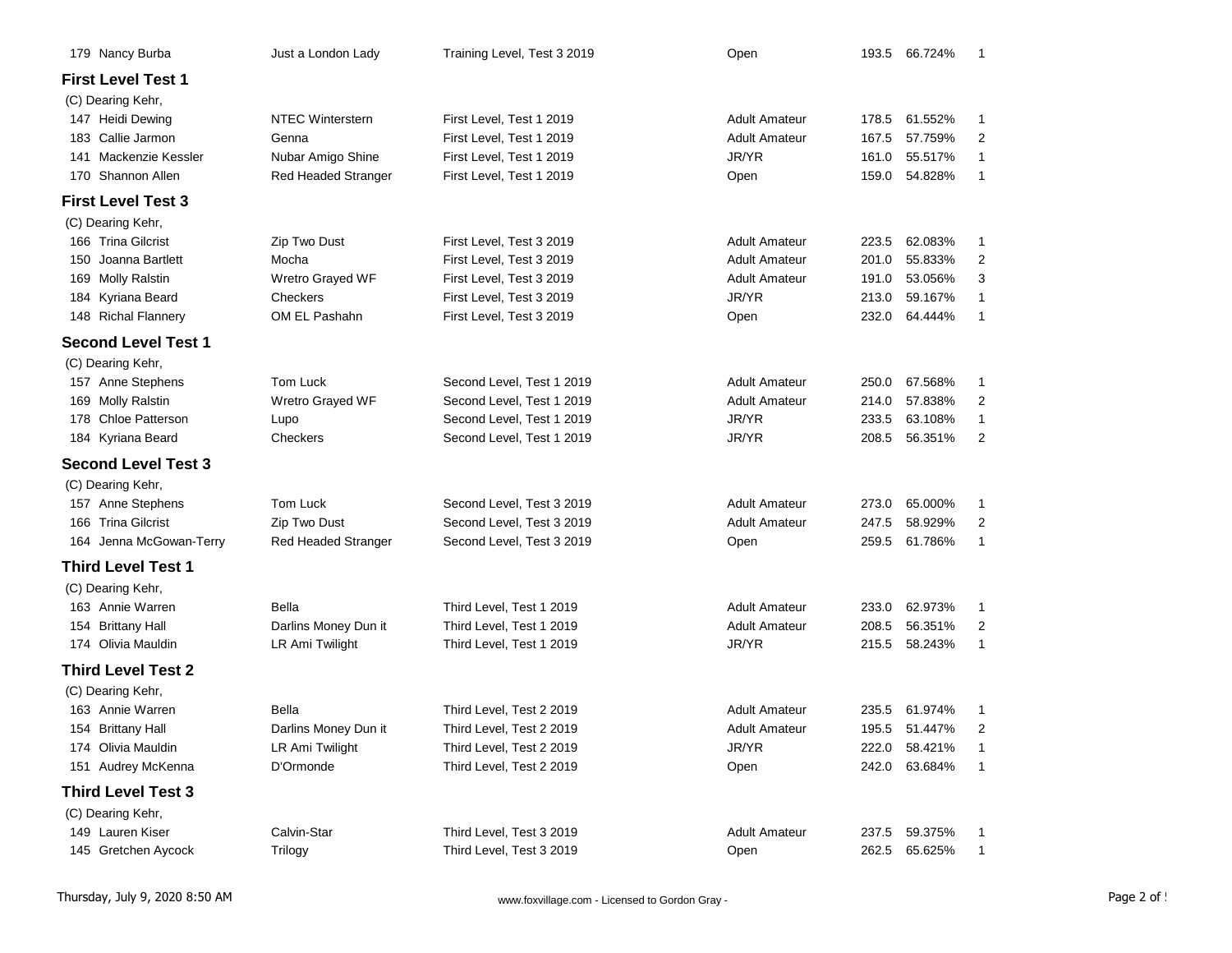| 151 Audrey McKenna                                    | D'Ormonde              | Third Level, Test 3 2019           | Open                 | 258.0 | 64.500%       | 2              |
|-------------------------------------------------------|------------------------|------------------------------------|----------------------|-------|---------------|----------------|
| <b>Fourth Level Test 1</b><br>(C) Dearing Kehr,       |                        |                                    |                      |       |               |                |
| 149 Lauren Kiser                                      | Calvin-Star            | Fourth Level, Test 1 2019          | <b>Adult Amateur</b> | 229.5 | 58.846%       | 1              |
| 152 Nancy Eytcheson                                   | <b>Big Ben Hancock</b> | Fourth Level, Test 1 2019          | <b>Adult Amateur</b> | 225.0 | 57.692%       | 2              |
| <b>Fourth Level Test 3</b><br>(C) Dearing Kehr,       |                        |                                    |                      |       |               |                |
| 176 Tricia Earley                                     | San Angelo             | Fourth Level, Test 3 2019          | <b>Adult Amateur</b> | 240.0 | 66.667%       | 1              |
| <b>Prix St. Georges</b><br>(C) Dearing Kehr,          |                        |                                    |                      |       |               |                |
| 161 Mariah Crumbaker                                  | Baroncelli             | FEI Prix St. Georges 2018          | <b>Adult Amateur</b> | 237.5 | 69.853%       | 1              |
| 175 Andrea McNeal                                     | Dylan Casimoro         | FEI Prix St. Georges 2018          | <b>Adult Amateur</b> | 216.0 | 63.529%       | $\overline{2}$ |
| 162 Nancy Litsch                                      | JC's Keely of Texel    | FEI Prix St. Georges 2018          | <b>Adult Amateur</b> | 209.5 | 61.618%       | 3              |
| 160 Tamera A. Mayo                                    | Roundabout             | FEI Prix St. Georges 2018          | <b>Adult Amateur</b> | 193.5 | 56.912%       | 4              |
| 159 Frederick Magazzeni                               | Osyris                 | FEI Prix St. Georges 2018          | Open                 | 225.0 | 66.176%       | 1              |
| Intermediate A                                        |                        |                                    |                      |       |               |                |
| (C) Dearing Kehr,<br>144 Chris Cashel                 | <b>Buena Vista</b>     | FEI Intermediate A 2018            | <b>Adult Amateur</b> |       | 203.0 59.706% | 1              |
| <b>Grand Prix</b>                                     |                        |                                    |                      |       |               |                |
| (C) Dearing Kehr,                                     |                        |                                    |                      |       |               |                |
| 185 Kristin Knutson                                   | Vashti                 | FEI Grand Prix 2018                | Open                 | 322.0 | 70.000%       | 1              |
| <b>Musical Freestyle Test of Choice</b>               |                        |                                    |                      |       |               |                |
| (C) Dearing Kehr,                                     |                        |                                    |                      |       |               |                |
| 176 Tricia Earley                                     | San Angelo             | USDF Freestyle, Fourth Level 2019  | <b>Adult Amateur</b> | 210.1 | 70.033%       | 1              |
| 185 Kristin Knutson                                   | Vashti                 | FEI Freestyle, Grand Prix 2017     | Open                 | 304.5 | 76.125%       | $\mathbf{1}$   |
| <b>Introductory Level Test A</b>                      |                        |                                    |                      |       |               |                |
| (C) Dearing Kehr,                                     |                        |                                    |                      |       |               |                |
| 156 Christina Harmon                                  | Millennium Wind        | Introductory Walk-Trot Test A 2019 | <b>Adult Amateur</b> | 96.0  | 60.000%       | 1              |
| 172 Marli Crawford                                    | <b>Faloria GCH</b>     | Introductory Walk-Trot Test A 2019 | JR/YR                | 101.5 | 63.438%       | 1              |
| <b>Introductory Level Test B</b><br>(C) Dearing Kehr, |                        |                                    |                      |       |               |                |
| 143 Amanda Dewing                                     | <b>Lord Asriel</b>     | Introductory Walk-Trot Test B 2019 | <b>Adult Amateur</b> | 102.5 | 64.063%       | -1             |
| 156 Christina Harmon                                  | Millennium Wind        | Introductory Walk-Trot Test B 2019 | <b>Adult Amateur</b> | 98.5  | 61.563%       | $\overline{2}$ |
| 172 Marli Crawford                                    | <b>Faloria GCH</b>     | Introductory Walk-Trot Test B 2019 | JR/YR                | 96.5  | 60.313%       | 1              |
| <b>Introductory Level Test C</b>                      |                        |                                    |                      |       |               |                |
| (C) Dearing Kehr,                                     |                        |                                    |                      |       |               |                |
| 143 Amanda Dewing                                     | <b>Lord Asriel</b>     | Introductory Walk-Trot Test C 2019 | <b>Adult Amateur</b> |       | 131.0 65.500% | 1              |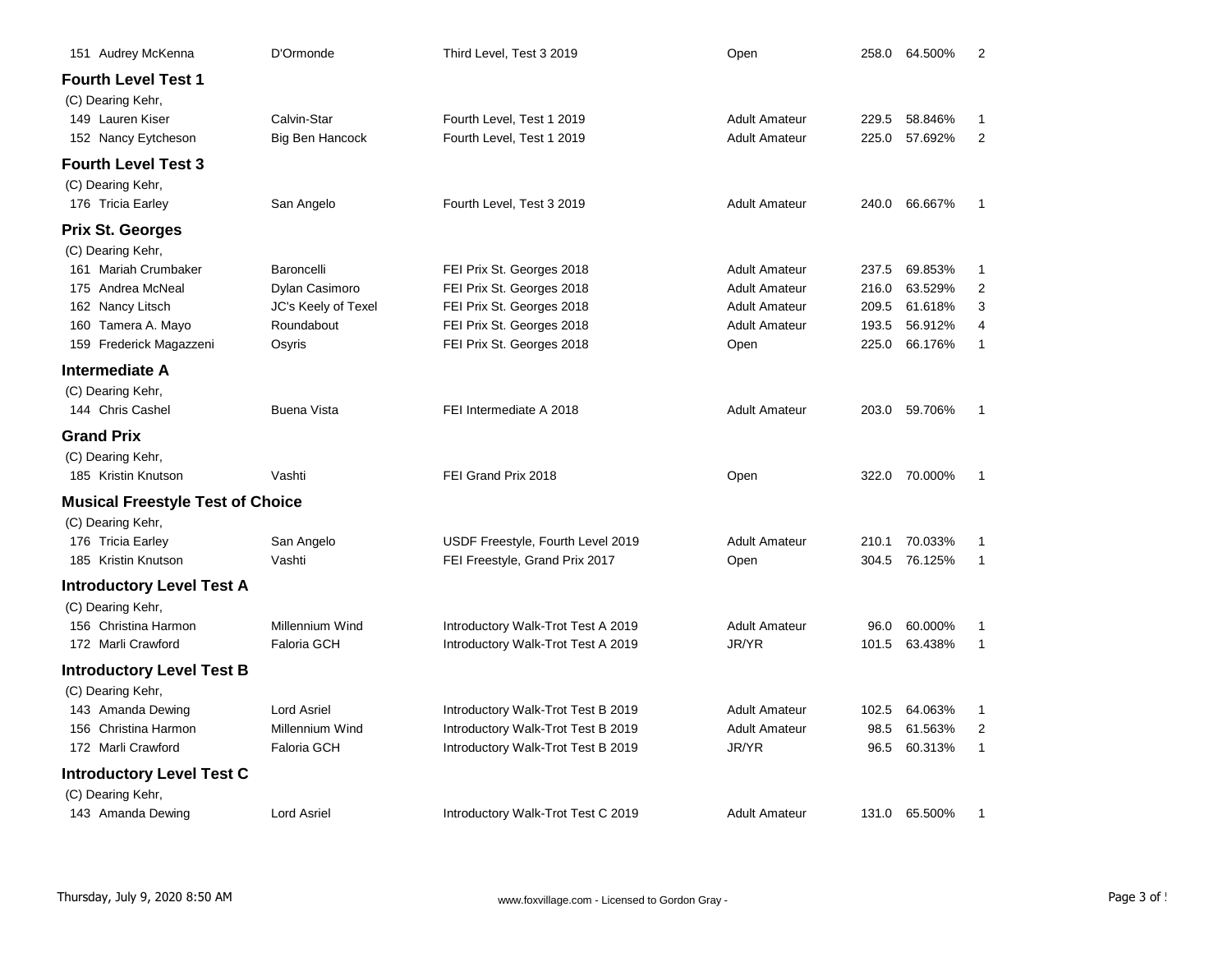### **Training Level 3**

| .                 |                  |                             |               |               |         |     |
|-------------------|------------------|-----------------------------|---------------|---------------|---------|-----|
| (C) Dearing Kehr, |                  |                             |               |               |         |     |
| 147 Heidi Dewing  | NTEC Winterstern | Training Level, Test 3 2019 | Adult Amateur | 202.0         | 69.655% |     |
| 167 Whitney Vess  | Fabienne SWF     | Training Level, Test 3 2019 | Adult Amateur | 196.0 67.586% |         | - 2 |
| 177 Annie Houchin | Noah B.E.H.      | Training Level, Test 3 2019 | Adult Amateur | 187.5         | 64.655% | - 3 |

| 181 Alicia Little |  |
|-------------------|--|
|-------------------|--|

# 158 Roberta Clark **Indygo** Clark Indygo Training Level, Test 3 2019 Copen 180.0 62.069% 1

(C) Dearing Kehr,

| <b>First Level Test 1</b> |  |  |
|---------------------------|--|--|
|---------------------------|--|--|

| (C) Dearing Kehr,         |                         |                          |                      |       |               |                          |
|---------------------------|-------------------------|--------------------------|----------------------|-------|---------------|--------------------------|
| 177 Annie Houchin         | Noah B.E.H.             | First Level, Test 1 2019 | Adult Amateur        |       | 178.5 61.552% | $\overline{\phantom{0}}$ |
| 183 Callie Jarmon         | Genna                   | First Level, Test 1 2019 | <b>Adult Amateur</b> |       | 177.5 61.207% | - 2                      |
| 147 Heidi Dewing          | <b>NTEC Winterstern</b> | First Level, Test 1 2019 | <b>Adult Amateur</b> | 163.5 | 56.379%       | - 3                      |
| 170 Shannon Allen         | Red Headed Stranger     | First Level, Test 1 2019 | Open                 | 162.0 | 55.862%       | $\overline{\phantom{0}}$ |
| <b>First Level Test 3</b> |                         |                          |                      |       |               |                          |

181 Alicia Little Amapola Training Level, Test 3 2019 Adult Amateur 165.0 56.897% 4

|     | 166 Trina Gilcrist         | Zip Two Dust               | First Level, Test 3 2019  | <b>Adult Amateur</b> | 243.0 | 67.500%             |   |
|-----|----------------------------|----------------------------|---------------------------|----------------------|-------|---------------------|---|
|     | 183 Callie Jarmon          | Genna                      | First Level, Test 3 2019  | <b>Adult Amateur</b> | 211.5 | 58.750%             | 2 |
|     | 184 Kyriana Beard          | <b>Checkers</b>            | First Level, Test 3 2019  | JR/YR                | 253.0 | 70.278%             |   |
|     | 148 Richal Flannery        | OM EL Pashahn              | First Level, Test 3 2019  | Open                 | 248.0 | 68.889%             |   |
|     | <b>Second Level Test 1</b> |                            |                           |                      |       |                     |   |
|     | (C) Dearing Kehr,          |                            |                           |                      |       |                     |   |
|     | 157 Anne Stephens          | Tom Luck                   | Second Level, Test 1 2019 | <b>Adult Amateur</b> | 234.5 | 63.378%             |   |
|     | 178 Chloe Patterson        | Lupo                       | Second Level, Test 1 2019 | JR/YR                | 230.5 | 62.297%             |   |
|     | 184 Kyriana Beard          | Checkers                   | Second Level, Test 1 2019 | JR/YR                | 223.0 | 60.270%             |   |
|     | <b>Second Level Test 3</b> |                            |                           |                      |       |                     |   |
|     | (C) Dearing Kehr,          |                            |                           |                      |       |                     |   |
| 157 | Anne Stephens              | Tom Luck                   | Second Level, Test 3 2019 | <b>Adult Amateur</b> | 276.0 | 65.714%             |   |
| 166 | <b>Trina Gilcrist</b>      | Zip Two Dust               | Second Level, Test 3 2019 | <b>Adult Amateur</b> | 268.0 | 63.810%             | 2 |
|     | 164 Jenna McGowan-Terry    | <b>Red Headed Stranger</b> | Second Level, Test 3 2019 | Open                 | 269.5 | 64.167%             |   |
|     | <b>Third Level Test 1</b>  |                            |                           |                      |       |                     |   |
|     | (C) Dearing Kehr,          |                            |                           |                      |       |                     |   |
|     | 163 Annie Warren           | <b>Ralla</b>               | Third Laval Tact 1 2010   | Adult Amataur        |       | $2290 \cap 61892\%$ |   |

## 163 Annie Warren **163 Bella** Bella **Third Level, Test 1 2019** Adult Amateur 229.0 61.892% 1 178 Chloe Patterson Lupo Third Level, Test 1 2019 JR/YR 218.5 59.054% 1 174 Olivia Mauldin LR Ami Twilight Third Level, Test 1 2019 JR/YR 216.0 58.378% 2 **Third Level Test 2** (C) Dearing Kehr, 163 Annie Warren **163 Bella** Bella **Third Level, Test 2 2019** Adult Amateur 243.5 64.079% 1 174 Olivia Mauldin LR Ami Twilight Third Level, Test 2 2019 JR/YR 213.0 56.053% 1